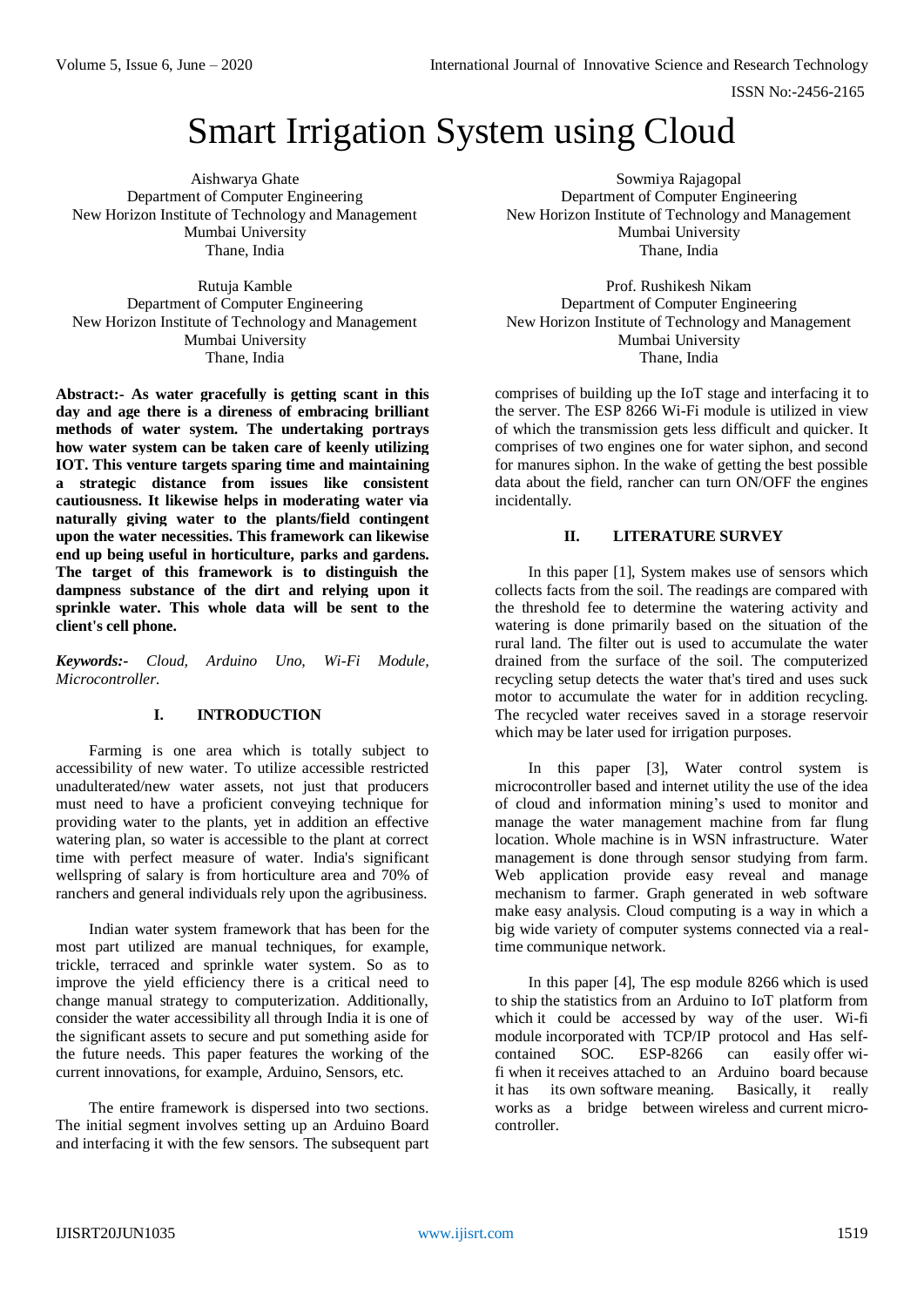#### **III. PROPOSED SYSTEM**

In this task, we order the Arduino microcontroller through a website page to run the engine (i.e., to begin and stop the engine) and the entire water system procedure will be naturally constrained by the microcontroller itself.

#### *Working:*



Fig 1:- Architecture of the proposed system

- When the power supply is ON, soil dampness sensor, temperature and mugginess sensor, water level detector startsto activate.
- Soil dampness sensors will detect the dampness of soil and through WSN the information will be moved to the actuators to continue as per that information.
- A limit esteem has been set and at whatever point the deliberate worth crosses the predefined edge esteem the engine gets turned on/off naturally. Same working goes with the water level sensor whenever the measured value of water level crosses the predefined threshold value the motor gets switched on/off automatically to fill the tank.
- Same working goes with the water level sensor at whatever point the deliberate estimation of water level crosses the predefined limit esteems the engine gets turned on/off consequently to fill the tank.
- A Wi-fi Module is associated with the microcontroller and all the sensors to show the status of dampness content in soil and water level in the tank.
- Readings data from the sensors are analyzed to check whether it is required to alert the user or continue monitoring.

*Flowchart:*



Fig 2:- Flowchart of the proposed system

**IV. RESULT**



Fig 3:- Model Setup of the Proposed System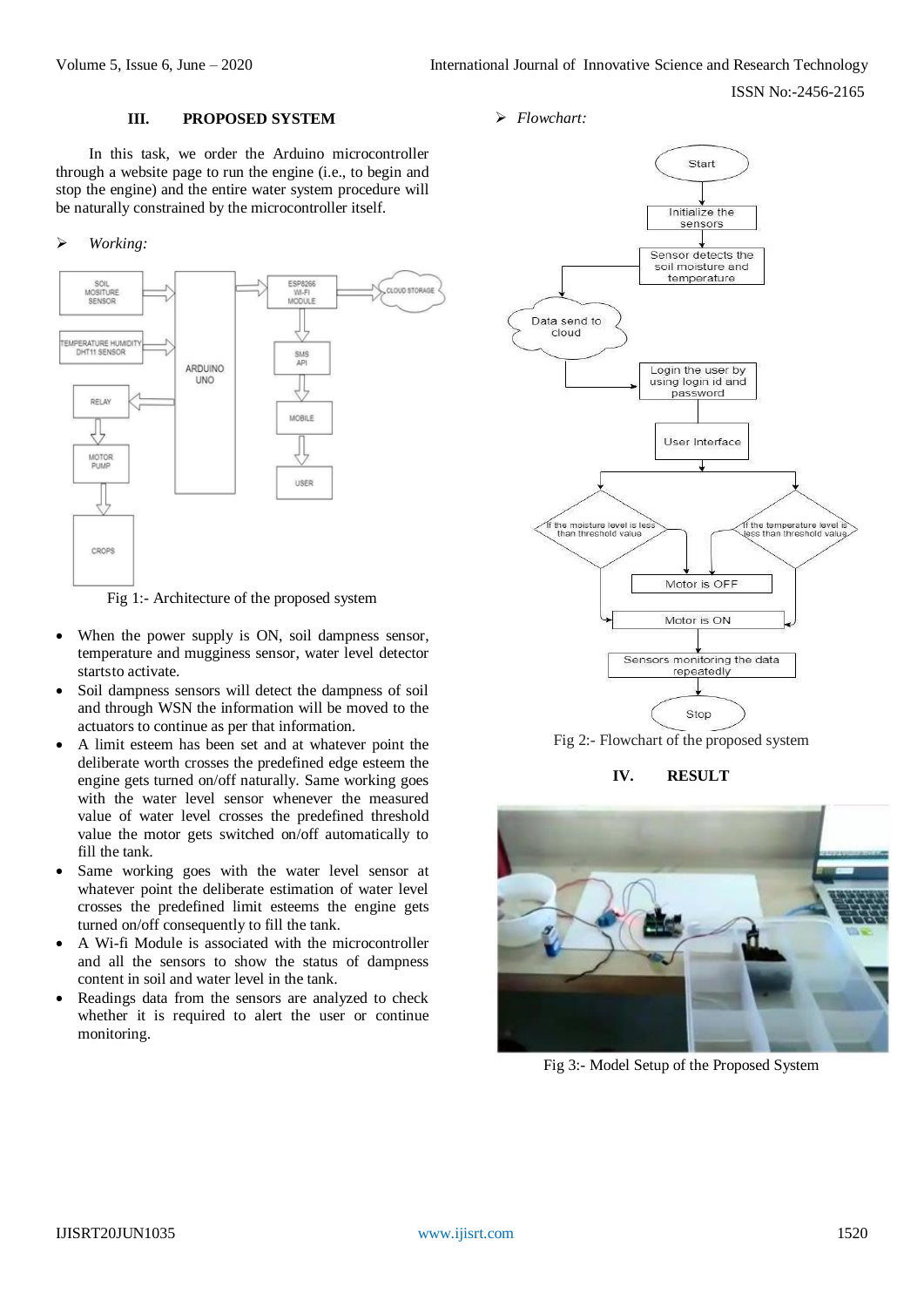This system is microcontroller based and website using the concept of cloud and data collection is used to record and control the water management system from remote location. Whole system is in WSN infrastructure. Website provide easy monitor and control mechanism to farmer. Graph generated in webpage makes it easy to analyse the data. In this system, sensors sense the data and send the reading to the microcontroller. Then the microcontroller sends those readings to the database that is connected to pc. These readings will be displayed on the webpage on real-time basis. The database is stored in the cloud, hence user can view database anytime anywhere with the help of internet.

#### *Implementation:*

|                                     |                                                   |             | 1 myirrigationsystem.online                                                             | $\overline{2}$ | ፧ |
|-------------------------------------|---------------------------------------------------|-------------|-----------------------------------------------------------------------------------------|----------------|---|
|                                     |                                                   |             | <b>Parameter Monitoring</b><br><b>System</b><br>Login<br>Email*:<br>Password*:<br>Login |                |   |
|                                     | <b>Parameter Monitoring System</b>                |             | Fig 4:- Login page screen<br>1 myirrigationsystem.online/r<br>☑                         | ፡              |   |
|                                     |                                                   |             |                                                                                         |                |   |
| <b>SEE READING</b><br><b>LOSOUT</b> | <b>MOISTURE GRAPH</b><br><b>TEMPERATURE GRAPH</b> |             |                                                                                         |                |   |
| <b>Reading ID</b>                   | Moisture                                          | Temperature | Time                                                                                    |                |   |
| 25                                  | 50                                                | 45          | 2020-06-27 14:09                                                                        |                |   |
| 74                                  | 50                                                | 45          | 2020-06-27 14:09                                                                        |                |   |
| 23                                  | 50                                                | 45          | 2020-06-27 14:09                                                                        |                |   |
| 22                                  | 50                                                | 45          | 2020-06-10 12:30                                                                        |                |   |
| 21                                  | 10                                                | 45          | 2020-05-17 13:50                                                                        |                |   |
| 20                                  | $\frac{1}{20}$                                    | $\ddot{a}$  | 2020-05-07 10:55                                                                        |                |   |
| 'n                                  | 50                                                | 45          | 2020-05-01 13:27                                                                        |                |   |
| TB                                  | 50                                                | 45          | 2020-05-01 13:18                                                                        |                |   |
| 17                                  | 30 <sub>0</sub>                                   | 45          | 2020-05-01 13:18                                                                        |                |   |
| $16$                                | 30                                                | 45          | 2020-04-28 03:44                                                                        |                |   |
| 15                                  | 10                                                | 45          | 2020-04-28 03:42                                                                        |                |   |
| 14                                  | 50                                                | 45          | 2020-04-28 03:42                                                                        |                |   |
| 13                                  | 50                                                | 45          | 2020-04-28 03:41                                                                        |                |   |
| 12                                  | 10                                                | 30          | 2020/04/28 03:41                                                                        |                |   |
| jø                                  | 60                                                | 27          | 2020-04-25 19:00                                                                        |                |   |
| 5                                   | 85                                                | 30          | 2030-04-25 18:00                                                                        |                |   |
| ×                                   | 10                                                | 33          | 2020-04-25 17:00                                                                        |                |   |
| 7                                   | 90                                                | 35          | 2020-04-25 16:00                                                                        |                |   |
| 6                                   | 85                                                | 40          | 2020-04-25 15:00                                                                        |                |   |
| š<br>à                              | 80<br>75                                          | 40<br>37    | 2020-04-25 14:00<br>2020-04:25 13:00                                                    |                |   |

Fig 5:- A webpage screen showing real-time sensed data

| <b>SEE READING</b>                                | <b>Parameter Monitoring System</b>                                           |                |
|---------------------------------------------------|------------------------------------------------------------------------------|----------------|
| <b>MOISTURE GRAPH</b>                             |                                                                              |                |
| <b>TEMPERATURE GRAPH</b>                          |                                                                              |                |
| LOGOUT                                            |                                                                              |                |
| 100                                               | <b>Moisture Data</b>                                                         |                |
| 90                                                |                                                                              |                |
| 80                                                |                                                                              |                |
| Moisture Reading<br>70                            |                                                                              |                |
| 60                                                |                                                                              |                |
|                                                   |                                                                              |                |
| 50                                                |                                                                              |                |
| 40<br>2020-06-27 14:09                            | 2020-05-07 10:55<br>2020-04-28 03:42<br>2020-04-25 18:00<br>2020-04-25 13:00 |                |
|                                                   |                                                                              |                |
|                                                   | Fig 6:- Graphical representation of soil moisture level                      |                |
|                                                   |                                                                              |                |
|                                                   | 1/O myirrigationsystem.online                                                | $\overline{2}$ |
|                                                   |                                                                              |                |
|                                                   | <b>Parameter Monitoring System</b>                                           |                |
|                                                   |                                                                              |                |
|                                                   |                                                                              |                |
| <b>MOISTURE GRAPH</b><br><b>TEMPERATURE GRAPH</b> |                                                                              |                |
| <b>SEE READING</b>                                |                                                                              |                |





# **V. APPLICATIONS**





Gardening

Lawns

Agriculture

Fig 8:- Proposed system application